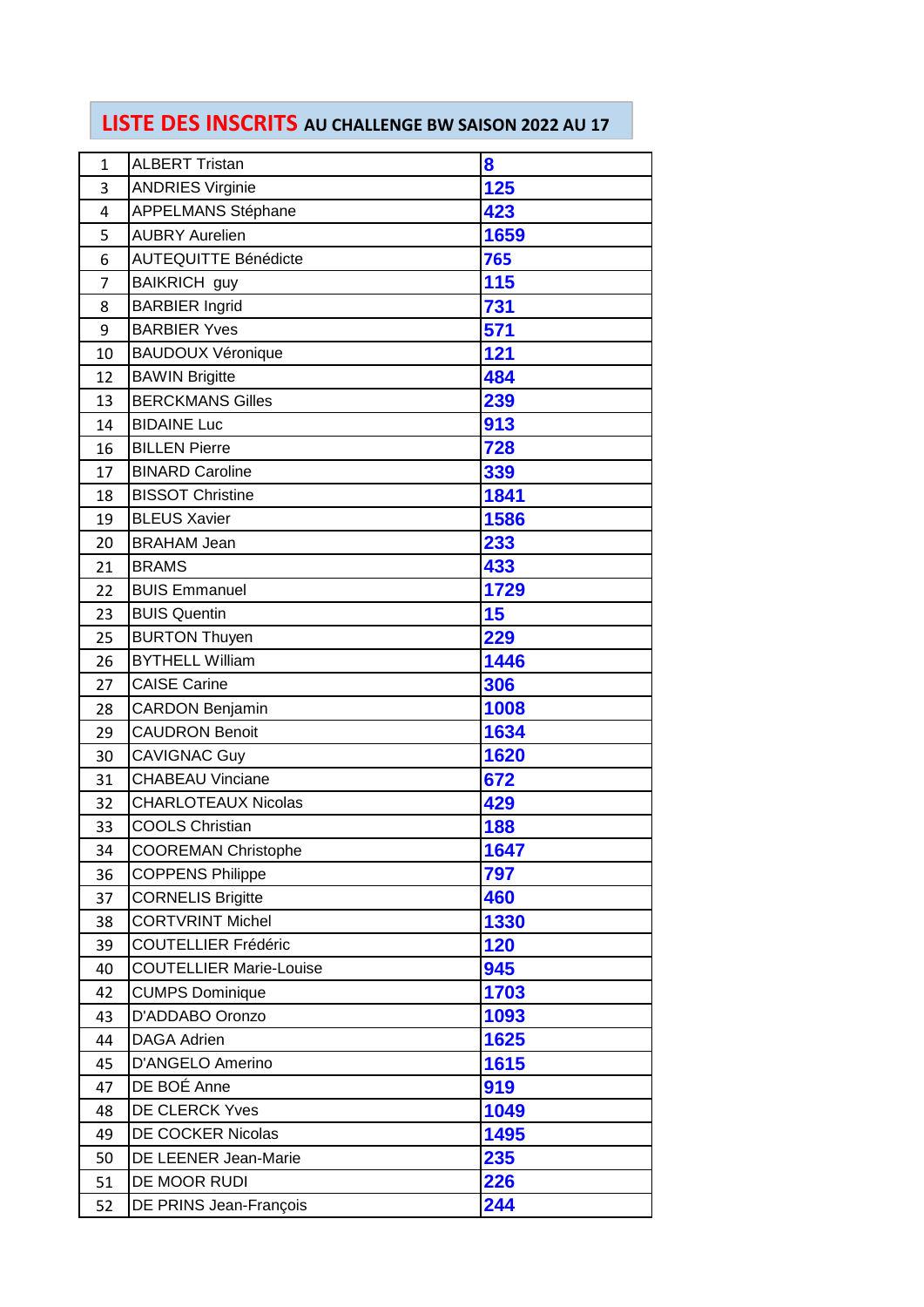| 53  | DE WULF Luc                     | 959                     |
|-----|---------------------------------|-------------------------|
| 56  | <b>DECAMPS Eric</b>             | 960                     |
| 57  | <b>DECLERCQ Katia</b>           | 1419                    |
| 58  | <b>DECOURTIT Frédéric</b>       | 203                     |
| 60  | <b>DELCORDE Bernard</b>         | 1698                    |
| 61  | <b>DELFERIERE Didier</b>        | 230                     |
| 62  | <b>DENEVE Pierre</b>            | 73                      |
| 63  | <b>DENIS Marcel</b>             | 22                      |
| 64  | <b>DENIS Sabine</b>             | 123                     |
| 65  | <b>DEPOUILLE Henri-François</b> | 468                     |
| 66  | <b>DERMIENS Olivier</b>         | 217                     |
| 67  | DERMIENS-CLARYS Angélique       | 219                     |
| 68  | <b>DEVICK Emily</b>             | 777                     |
| 70  | DO Thibaut                      | 1909                    |
| 71  | <b>DUBOIS Vincent</b>           | 246                     |
| 72  | <b>DUBREUCQ Stéphane</b>        | 305                     |
| 74  | <b>DUVIVIER Christine</b>       | 338                     |
| 75  | <b>EHLINGER Alain</b>           | 1468                    |
| 76  | <b>ESPALARD Morgane</b>         | 1453                    |
| 77  | FADOUL Taha                     | 1320                    |
| 78  | <b>FAUCONNIER Isabelle</b>      | 1859                    |
| 79  | <b>FAUCONNIER Isabelle</b>      | 1859                    |
| 80  | <b>FEYS MAURICE</b>             | 537                     |
| 81  | <b>FONTAINE Bernard</b>         | 1175                    |
| 82  | <b>GALLE Antonin</b>            | 510                     |
| 84  | <b>GELIN Greet</b>              | 801                     |
| 85  | <b>GENOT Yves</b>               | 1708                    |
| 86  | <b>GILL Angelina</b>            | 1451                    |
| 87  | <b>GILLET Grégory</b>           | 1385                    |
| 88  | <b>GODEFRIDI Isabelle</b>       | 1557                    |
| 89  | <b>GODEFRIDI, Thierry</b>       | 900                     |
| 90  | <b>GROGNET Sonia</b>            | 11                      |
| 91  | <b>HECQ Anne-Françoise</b>      | 352                     |
| 92  | <b>HECQ Jean-Roger</b>          | 1387                    |
| 93  | <b>HERION ERIC</b>              | 4                       |
| 95  | <b>HEUNINCK Alexandre</b>       | 189                     |
| 96  | <b>HOCK Françoise</b>           | 434                     |
| 97  | <b>HOUBART Agnès</b>            | 1014                    |
| 98  | <b>HOURMAN Gwendoline</b>       | $\overline{\mathbf{2}}$ |
| 99  | <b>JACQUES Myriam</b>           | 83                      |
| 100 | <b>JONCKERS Jean (Pitch)</b>    | 286                     |
| 101 | <b>KEYMOLEN Roger</b>           | 1281                    |
| 102 | <b>KIN Laurence</b>             | 195                     |
| 103 | <b>LABIAU Muriel</b>            | 1469                    |
| 104 | <b>LACROIX Florence</b>         | 646                     |
| 105 | <b>LACROIX Patrick</b>          | 1405                    |
| 106 | LAMOTTE Jonathan                | 293                     |
| 109 | LEFEBVRE Marine                 | 341                     |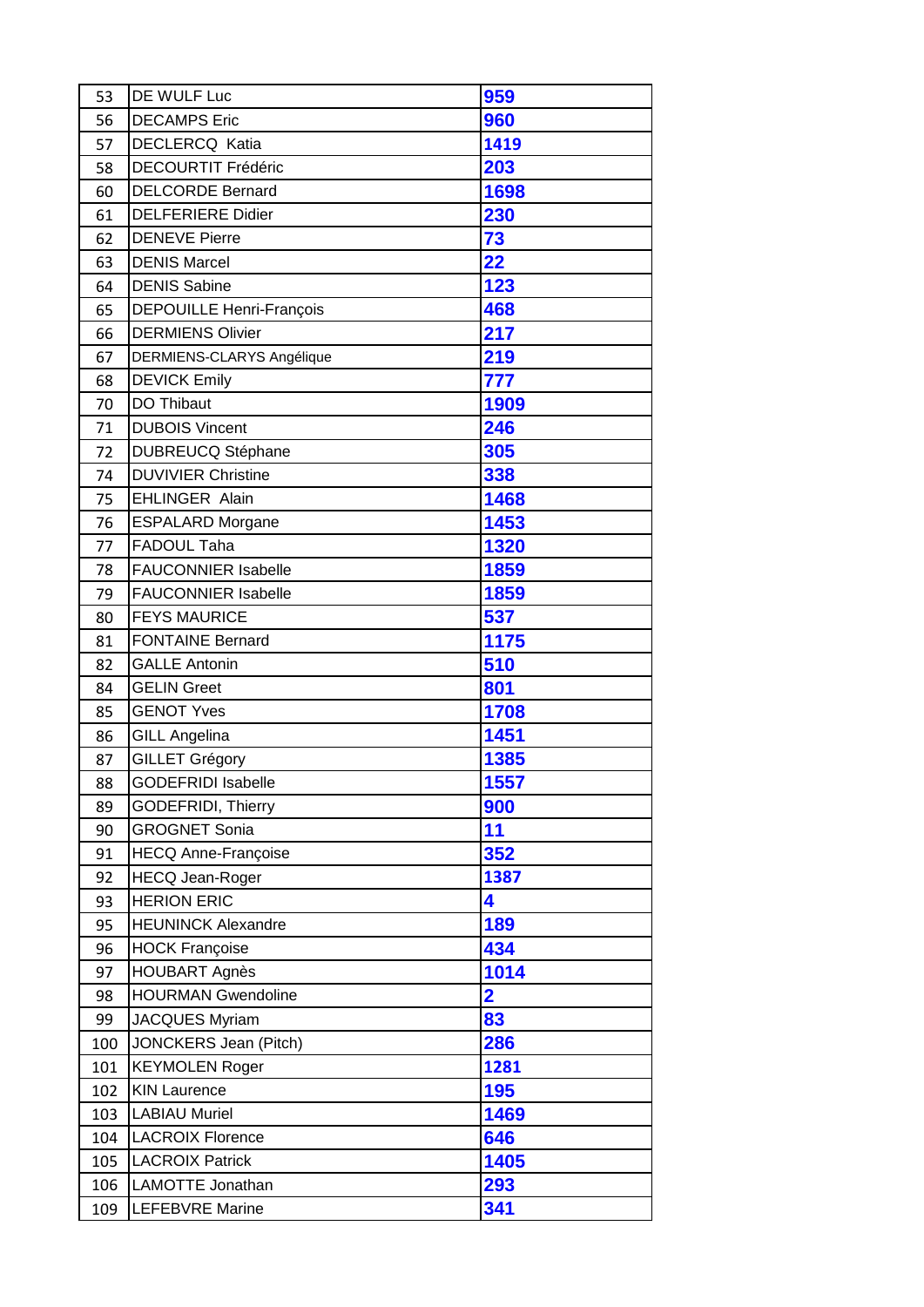| 110 | LEMPEREUR Jean-Luc         | 835             |
|-----|----------------------------|-----------------|
| 111 | <b>LIBERT Daniel</b>       | 673             |
| 112 | <b>LISSENS Daniel</b>      | 654             |
| 113 | <b>LUTS Daniël</b>         | 1589            |
| 114 | <b>LUYTEN Fabienne</b>     | 280             |
| 115 | MACKONIENE Inga            | 450             |
| 117 | <b>MARCQ Karl</b>          | 14              |
| 119 | <b>MASSART Olivier</b>     | 1180            |
| 120 | <b>MATTHYS Alexis</b>      | 209             |
| 121 | MAUS Jan                   | 725             |
| 122 | <b>MAUS Madeleine</b>      | 236             |
| 123 | <b>MEEREMANS Ivan</b>      | 1593            |
| 125 | <b>MEURISSE Bernadette</b> | 836             |
| 126 | MIDDL Ine                  | 726             |
| 127 | <b>MIESSE Dany</b>         | 268             |
| 128 | <b>MISKO Patrick</b>       | 929             |
| 129 | <b>MOMMER Nathalie</b>     | Je n'en ai pas. |
| 130 | <b>MOUREAU Dorian</b>      | 227             |
| 131 | <b>MOUREAU Kevin</b>       | 208             |
| 132 | MOURMAUX Jean-François     | 1834            |
| 133 | NAZIRNabila                | 1543            |
| 134 | <b>NEEFS Bert</b>          | 1240            |
| 137 | <b>NOUAMANI Mohammed</b>   | 854             |
| 138 | <b>NOULARD Olivier</b>     | 165             |
| 139 | <b>OLIVERI Giorgio</b>     | 880             |
| 140 | PAELEMAN Philippe          | 452             |
| 141 | <b>PAGE Thibaut</b>        | 171             |
| 142 | PANNEELS Jean-Jacques      | 288             |
| 143 | <b>PAUL Romain</b>         | 1               |
| 144 | <b>PAULUS Marc</b>         | 1570            |
| 145 | <b>PAULUS Yves</b>         | 1279            |
| 146 | <b>PAUWELS Antoine</b>     | 1485            |
| 147 | <b>PAUWELS Steven</b>      | 1437            |
| 148 | PINO Seggio                | 270             |
| 149 | <b>PIRSON Florence</b>     | 252             |
| 150 | POLOME Alain               | 1488            |
| 151 | POULAIN Roland             | 13              |
| 152 | RANDALL Christopher        | 653             |
| 153 | <b>RASBERRY Barry</b>      | 301             |
| 154 | RASBERRY William           | 1136            |
| 155 | RASBERRY, Robert           | 1128            |
| 156 | <b>RECOUR Laurent</b>      | 820             |
| 157 | <b>REUSS Benoît</b>        | 316             |
| 158 | <b>ROGMANS Ingrid</b>      | 197             |
| 159 | <b>RUTTENS Antoine</b>     | 1585            |
| 161 | <b>SALIEZ Jean-Marc</b>    | 866             |
| 162 | <b>SAWYERS Judith</b>      | 1286            |
| 163 | <b>SCARNIET Christian</b>  | 1383            |